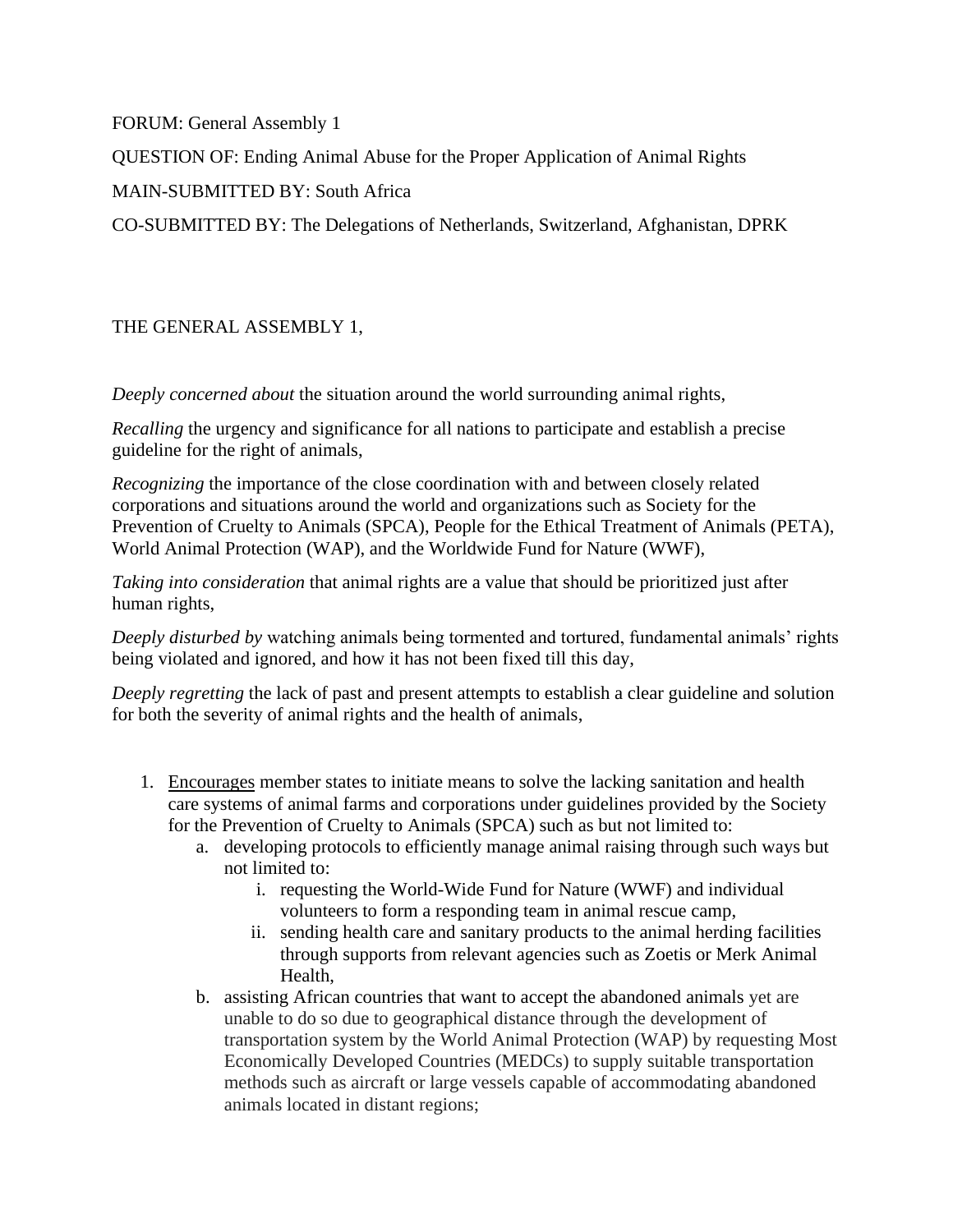- 2. Suggests relevant health care organizations particularly the non-governmental organizations such as SPCA or PETA – to care for the young animals that do not have their animal rights protected by means such as but not limited to:
	- a. supporting the young animals' psychological assistance and care for their mental health through expert veterinarian dispatched from both UN-affiliated and nongovernmental organizations,
	- b. enhancing the young animal's physical conditions and the assistance for their health care through means such as but not limited to:
		- i. checking the physical and nutrition conditions of the young animals regularly,
		- ii. providing effective provision programs utilizing the cooperation between the regional commission of the United Nations and regional NGOs;
- 3. Calls upon the World-Wide Fund for Nature (WWF) to tackle the issue of lacking systems of management which results numerous animals being left out unregistered by developing databases for contents such as but not limited to:
	- a. animals that are rescued and cared for under the supervision of United Nations or affiliated NGOs,
	- b. available facilities and corresponding capacity of containment;
- 4. Also calls upon the United Nations Institute for Training and Research (UNITAR) to develop a set of guidelines to regulate the methodologies in which scientists endorse to conduct validation tests or experimental research through means such as but not limited to:
	- a. preferring in vitro tests that may substitute animal tests without any further casualties or expenses,
	- b. utilizing sophisticated computer models to simulate any experiments that may require animal testing;
- 5. Reminds the member states initiate regional commissions and data sharing programs and create necessary conventions or operation manuals under the monitor of SPCA by:
	- a. providing periodic checks over their progress along with guidelines on how to improve their policies on the status of animal rights in the corresponding state,
	- b. overseeing the status of animal right abuse in the perspective of corporations and organizations in regard to animal health systems;
- 6. Recommends the individual nations to distribute reports modeled after periodic reports generated by the World Animal Protection (WAP) that includes the content such as but not limited to: